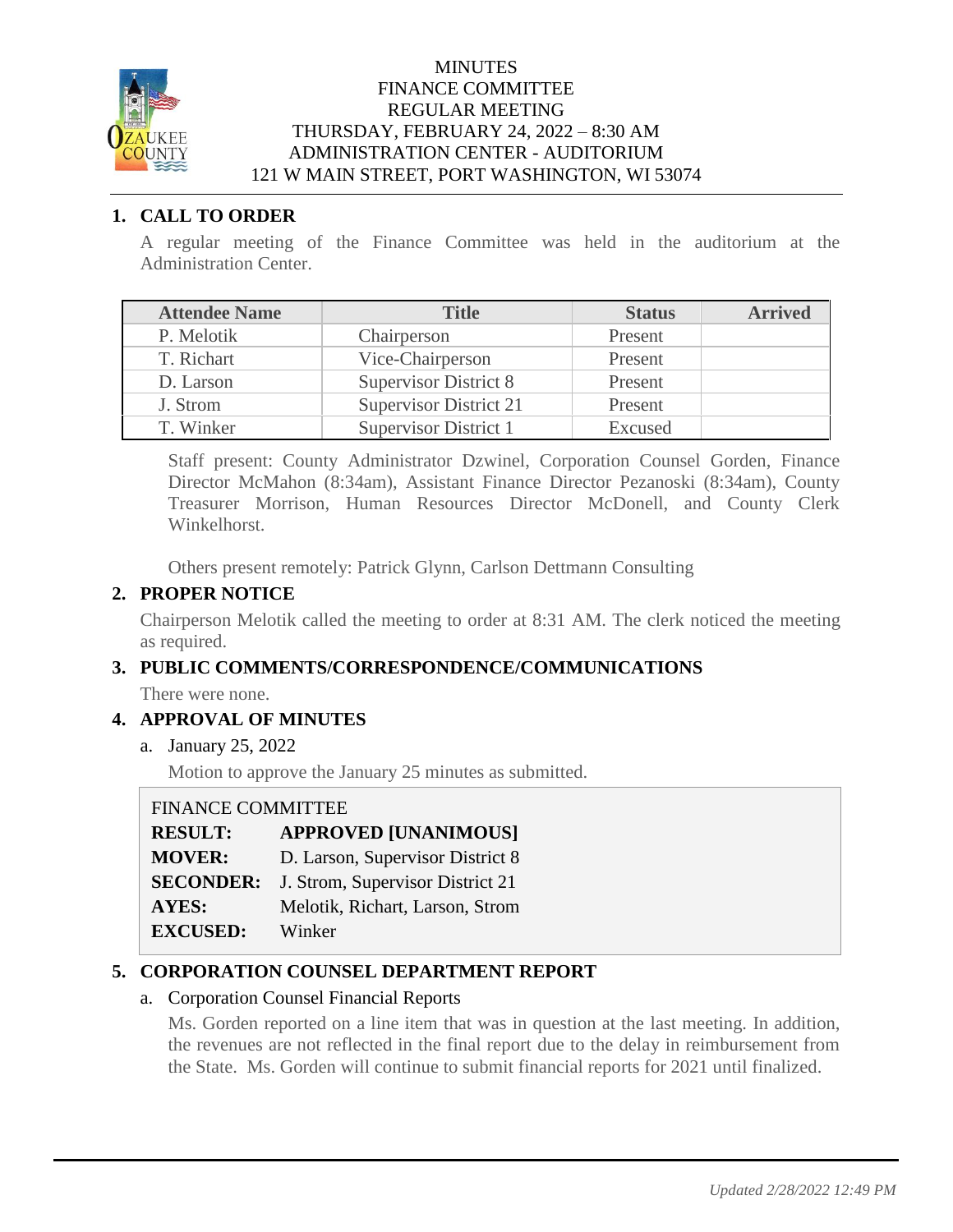8:34 AM Finance Director McMahon and Assistant Finance Director Pezanoski joined the meeting.

# **6. ACTION ITEMS**

a. RES.21-64: Amending Chapter 3.01 (17) of the Ozaukee County Policy and Procedure Manual - Sheriff's Office Personnel Changes

Motion to approve resolution amending Chapter 3.01 pertaining to the Sheriff's Office positions. This resolution will move forward to the County Board for final action.

| <b>FINANCE COMMITTEE</b> |                                  |  |
|--------------------------|----------------------------------|--|
| <b>RESULT:</b>           | <b>APPROVED [UNANIMOUS]</b>      |  |
| <b>MOVER:</b>            | D. Larson, Supervisor District 8 |  |
| <b>SECONDER:</b>         | T. Richart, Vice-Chairperson     |  |
| <b>AYES:</b>             | Melotik, Richart, Larson, Strom  |  |
| <b>EXCUSED:</b>          | Winker                           |  |

### b. RES.21-62: Increase of Revenue 2022 - Land & Water Management

Motion to approve the increase of revenue resolution amending the budget for the Land & Water Management Department to include unspent 2021 Soil & Water Resource Management Program Grant cost-share funds of \$7,148. This resolution will move forward to the County Board for final action.

#### FINANCE COMMITTEE

| <b>RESULT:</b>   | <b>APPROVED [UNANIMOUS]</b>      |
|------------------|----------------------------------|
| <b>MOVER:</b>    | T. Richart, Vice-Chairperson     |
| <b>SECONDER:</b> | J. Strom, Supervisor District 21 |
| <b>AYES:</b>     | Melotik, Richart, Larson, Strom  |
| <b>EXCUSED:</b>  | Winker                           |

### c. RES.21-63: Carryover of 2021 Funds

Motion to approve the carryover of 2021 funds resolution amending the budget for Planning & Parks - \$310,000 and Land & Water Management - \$23,152. This resolution will move forward to the County Board for final action.

### FINANCE COMMITTEE

| <b>RESULT:</b>   | <b>APPROVED [UNANIMOUS]</b>      |
|------------------|----------------------------------|
| <b>MOVER:</b>    | D. Larson, Supervisor District 8 |
| <b>SECONDER:</b> | J. Strom, Supervisor District 21 |
| AYES:            | Melotik, Richart, Larson, Strom  |
| <b>EXCUSED:</b>  | Winker                           |

### d. RES.21-65: Compensation Study - Public and Private Sector Market Comparables Recommendation

Mr. McDonell explained that this resolution is the first of four policy questions that will come before the committee and County Board.

Mr. McDonell and Mr. Glynn reviewed the basis for choosing the comparable communities. Approximately 50% of the positions do not have equivalent positions in the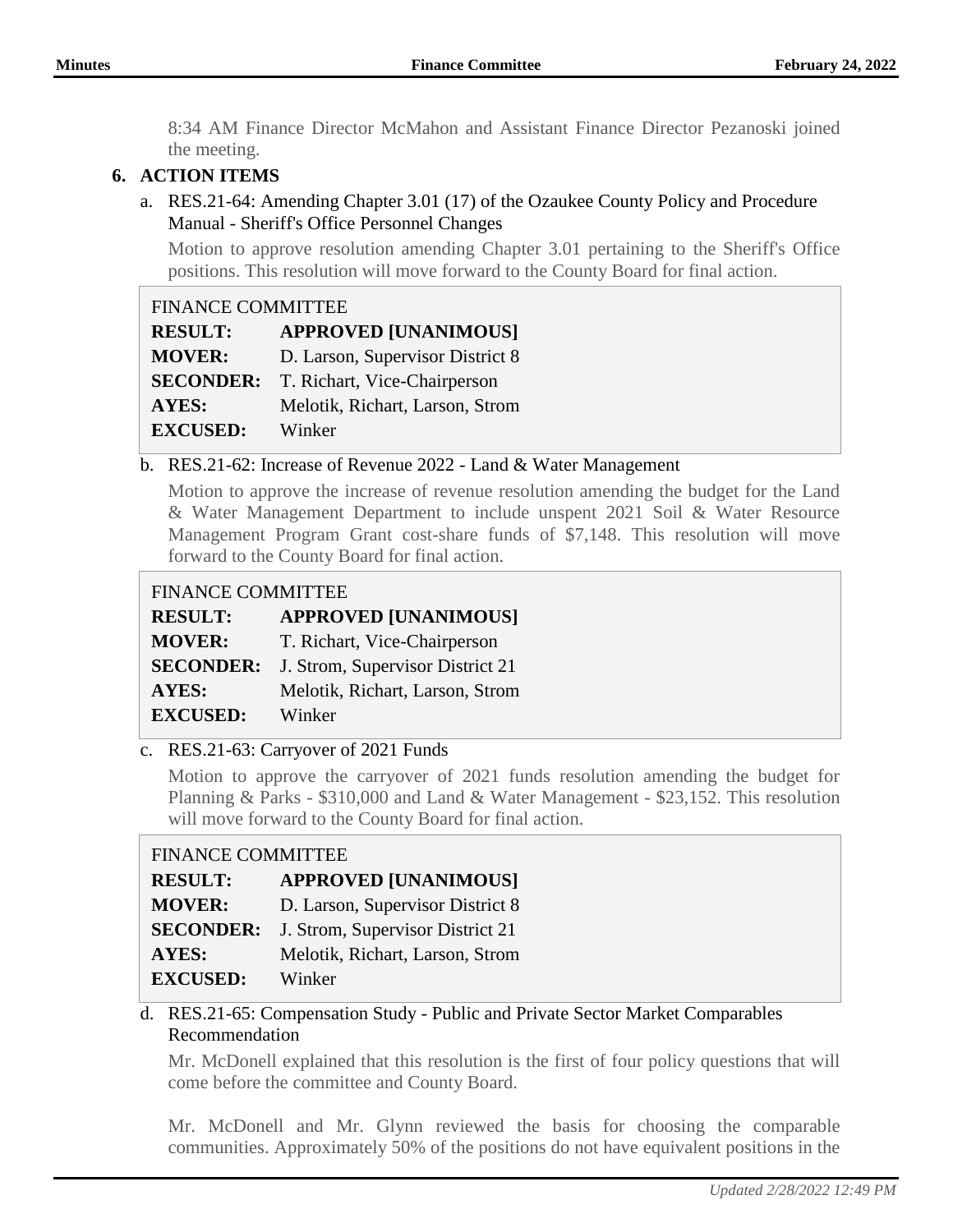private sector. Purchased surveys will be used for private sector comparables.

Discussion and questions on exit interviews, per capita income, and private sector not included in this resolution.

Motion to approve the resolution with the revisions to include *"Private"* in the title, in the second Whereas paragraph "analyze relevant public *and private* sector labor….." and in the Now, Therefore, Be It Resolved paragraph: "…cities be approved as public sector comparables, *including private sector wage survey data, as applicable,* for the purpose……". This resolution will move forward to the County Board for final action.

| <b>FINANCE COMMITTEE</b> |                                  |
|--------------------------|----------------------------------|
| <b>RESULT:</b>           | <b>APPROVED [UNANIMOUS]</b>      |
| <b>MOVER:</b>            | T. Richart, Vice-Chairperson     |
| <b>SECONDER:</b>         | J. Strom, Supervisor District 21 |
| <b>AYES:</b>             | Melotik, Richart, Larson, Strom  |
| <b>EXCUSED:</b>          | Winker                           |

## e. RES.21-66: Establishing the 2023-2026 Salaries for the Offices of the Sheriff, Clerk of Courts and Coroner

Mr. McDonell explained how, historically, the recommend wage increase is the average increase for non-represented management positions for the preceding four years.

Question on the effect the wage study may have on the management positions in those offices. Supervisor Richart distributed and reviewed his historical analysis for the elected official salaries since 2016. Mr. Richart noted that consideration should be given for the increase the Board approved for the non-representative in 2020 and the Elected Officials in 2021 for the insurance cost increase.

Motion made by Supervisor Richart to establish the salaries with an increase of 3% for 2023 and leave the staff recommendation for the three remaining years at 2.5%. Motion failed for lack of a second.

Mr. Dzwinel explained that the primary concern is to be sure there is no wage compression issue between the elected official and their chief management position.

Motion to approve establishing the salaries for the office of Sheriff, Clerk of Courts and Coroner at a 2.75% increase for 2023 and the staff recommendation of 2.5% increase in the years 2024, 2025 and 2026. This resolution will move forward to the County Board for final action.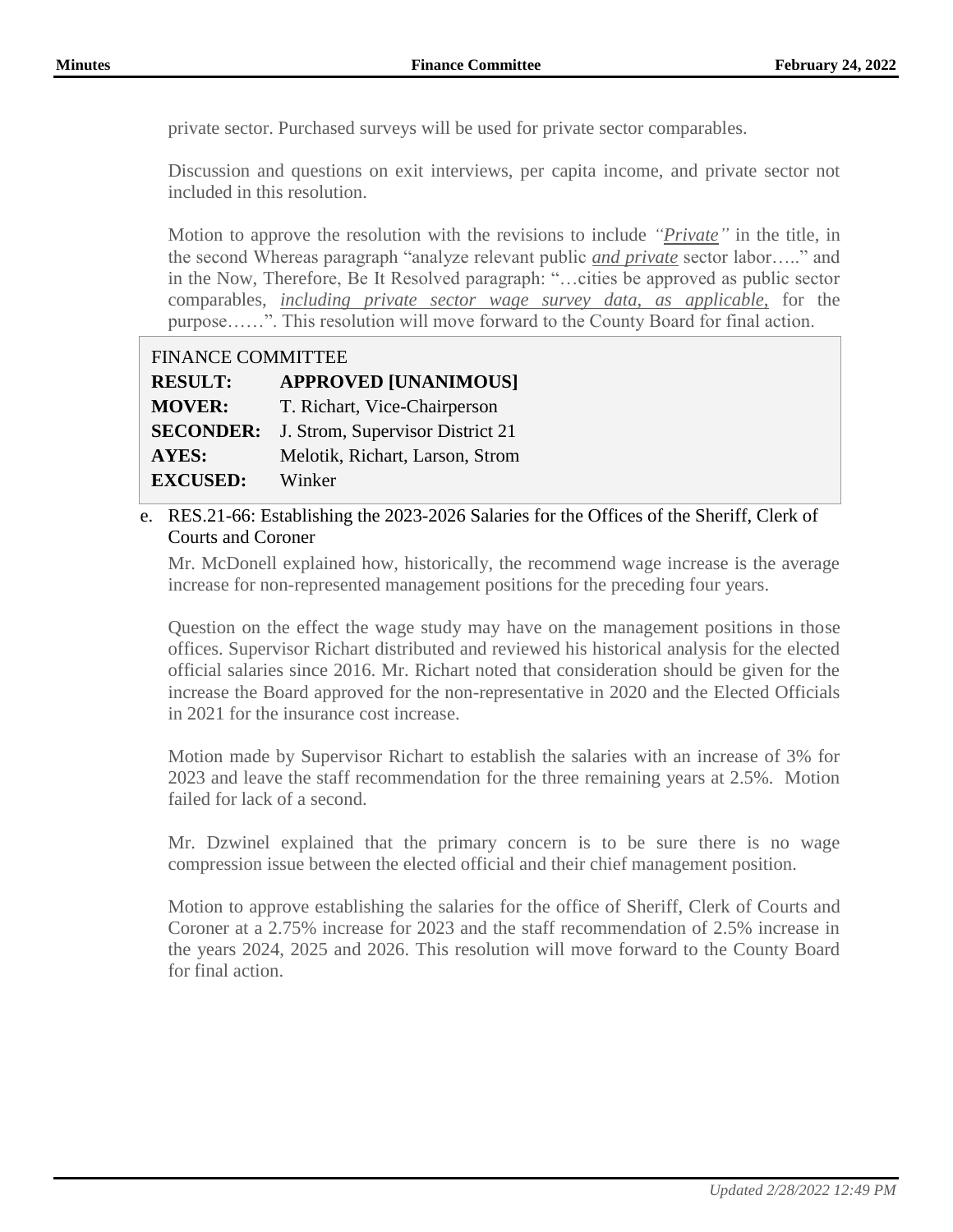| <b>FINANCE COMMITTEE</b> |                                                   |  |
|--------------------------|---------------------------------------------------|--|
| <b>RESULT:</b>           | <b>APPROVED [3 TO 1]</b>                          |  |
| <b>MOVER:</b>            | T. Richart, Vice-Chairperson                      |  |
|                          | <b>SECONDER:</b> D. Larson, Supervisor District 8 |  |
| AYES:                    | Melotik, Richart, Larson                          |  |
| NAYS:                    | Strom                                             |  |
| <b>EXCUSED:</b>          | Winker                                            |  |

#### f. Recommendation of Finance Project Submittals to the Executive Committee

The two projects, SAN Replacement and Property Appraisal Services are not recommended for project funding; however, they are recommended if further funding becomes available, such as ARPA.

Mr. Dzwinel explained that based on the approximate \$1.2M that is currently available in the Project Fund, the project did not score as well compared to other projects being considered. When asked if the projects should be included, Mr. Dzwinel would recommend that both projects be considered by the Executive Committee.

Discussion on the importance of the SAN replacement and use of ARPA Funds versus Project Fund.

Motion to recommend to the Executive Committee the SAN Replacement and Property Appraisal Services to be considered as part of the Project Fund requests. This will move forward to the Executive Committee for further action.

### FINANCE COMMITTEE

| <b>RESULT:</b>  | APPROVED AND FORWARDED [UNANIMOUS]                | Next: |
|-----------------|---------------------------------------------------|-------|
|                 | 2/28/2022 3:00 PM                                 |       |
| <b>MOVER:</b>   | D. Larson, Supervisor District 8                  |       |
|                 | <b>SECONDER:</b> J. Strom, Supervisor District 21 |       |
| <b>AYES:</b>    | Melotik, Richart, Larson, Strom                   |       |
| <b>EXCUSED:</b> | Winker                                            |       |
|                 |                                                   |       |

### g. Wire Transfer #3429 - #3446 and January 2022 Schedule of Vouchers

Motion to approve Wire Transfers #3429 - #3446 and January 2022 Schedule of Vouchers for a total amount of \$6,476,189.15.

#### FINANCE COMMITTEE

| <b>RESULT:</b>  | <b>APPROVED [UNANIMOUS]</b>                       |
|-----------------|---------------------------------------------------|
| <b>MOVER:</b>   | T. Richart, Vice-Chairperson                      |
|                 | <b>SECONDER:</b> D. Larson, Supervisor District 8 |
| <b>AYES:</b>    | Melotik, Richart, Larson, Strom                   |
| <b>EXCUSED:</b> | Winker                                            |

### **7. DISCUSSION ITEMS:**

a. American Rescue Plan Act Funds